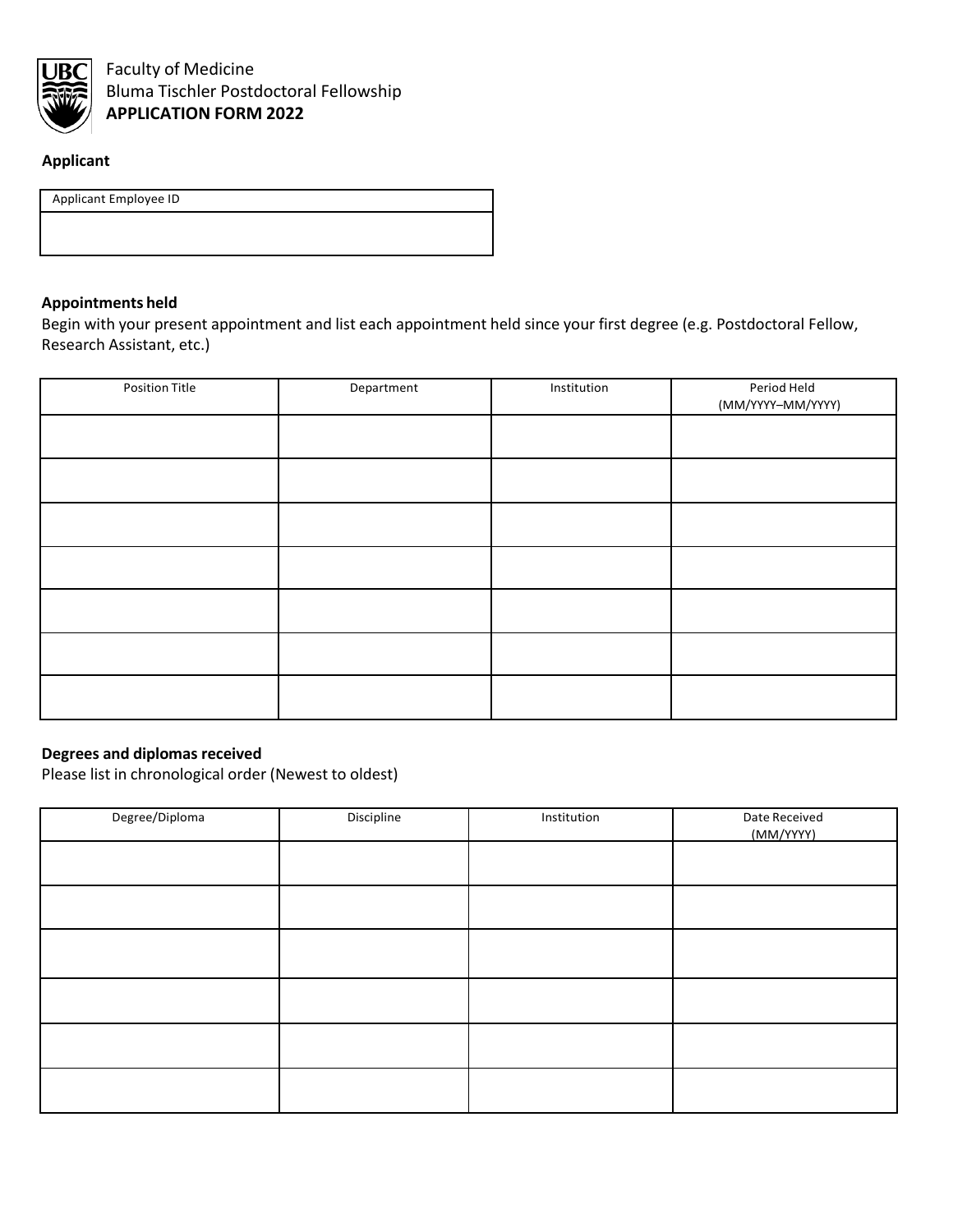

## **Scholarships and other awards offered**

Begin with your most recent award and list only competitive awards based on academic or research excellence and/or leadership or communications abilities.

| Name of Award | Annual Value<br>(CDN\$) | Location of Tenure | Period Held (MM/YYYY-MM/YYYY) |
|---------------|-------------------------|--------------------|-------------------------------|
|               |                         |                    |                               |
|               |                         |                    |                               |
|               |                         |                    |                               |
|               |                         |                    |                               |
|               |                         |                    |                               |
|               |                         |                    |                               |
|               |                         |                    |                               |
|               |                         |                    |                               |
|               |                         |                    |                               |
|               |                         |                    |                               |
|               |                         |                    |                               |
|               |                         |                    |                               |
|               |                         |                    |                               |
|               |                         |                    |                               |
|               |                         |                    |                               |
|               |                         |                    |                               |
|               |                         |                    |                               |
|               |                         |                    |                               |
|               |                         |                    |                               |
|               |                         |                    |                               |
|               |                         |                    |                               |
|               |                         |                    |                               |
|               |                         |                    |                               |
|               |                         |                    |                               |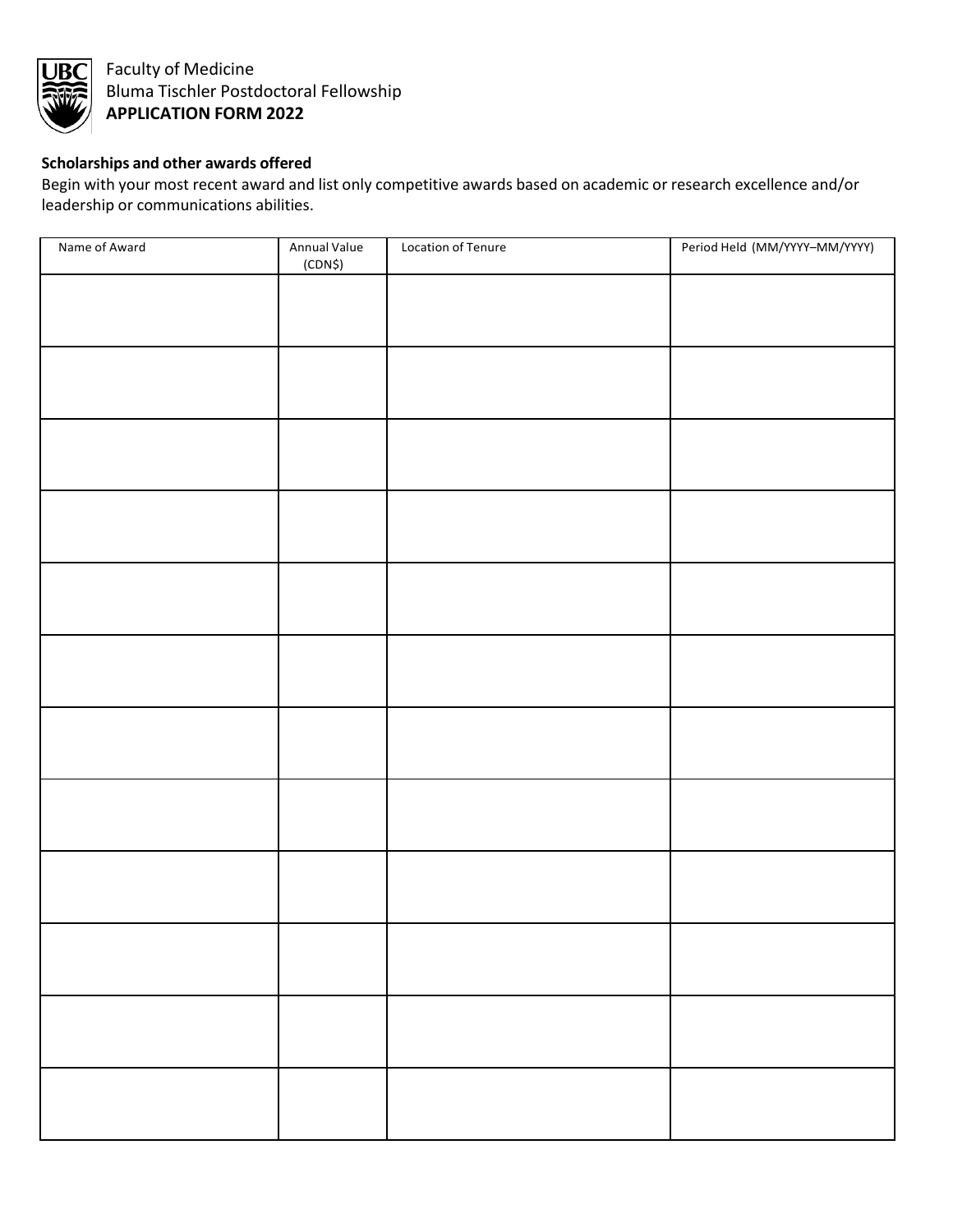

### **Publications**

Begin with your most recent contributions and list each entry on a new line. Do not include any articles that are currently in preparation or those on which you do not appear as an author. Note that as the review process will be blind, **you should not use gender specific pronouns or similar identifying characteristics**, including your name (list instead "The PDF" as needed). Use the following headings in the order indicated:

- a) Articles published or accepted in refereed journals
- b) Articles submitted to refereed journals
- c) Other refereed contributions
- d) Non-refereed contributions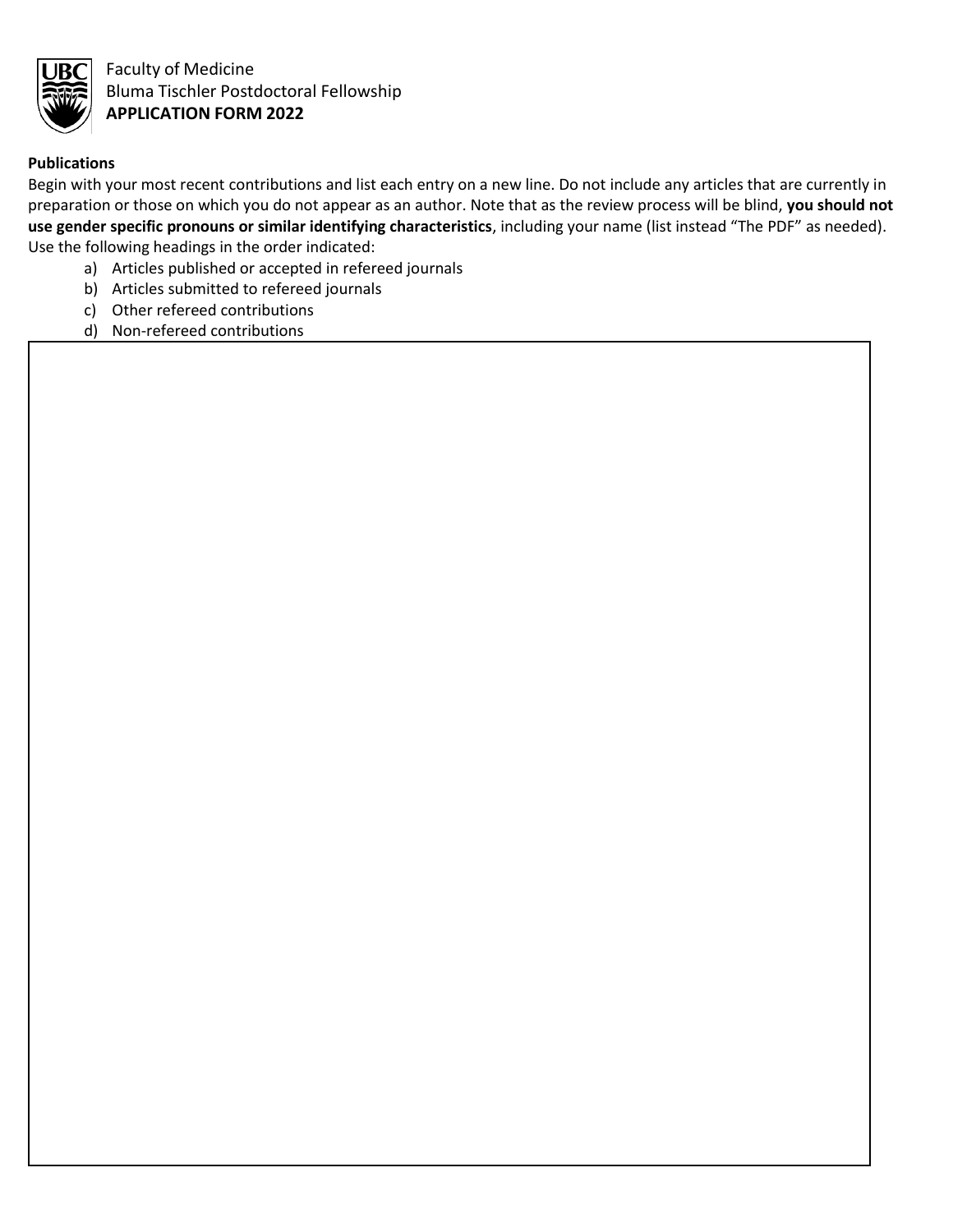

Please provide a brief summary of your proposed research project, including its relevance to the field of biochemical and/or genetic aspects of intellectual developmental disorders or other neurological disorders. Note that as the review process will be blind, **you should not use gender specific pronouns or similar identifying characteristics**, including your name (list instead "The PDF" as needed). 750 words maximum.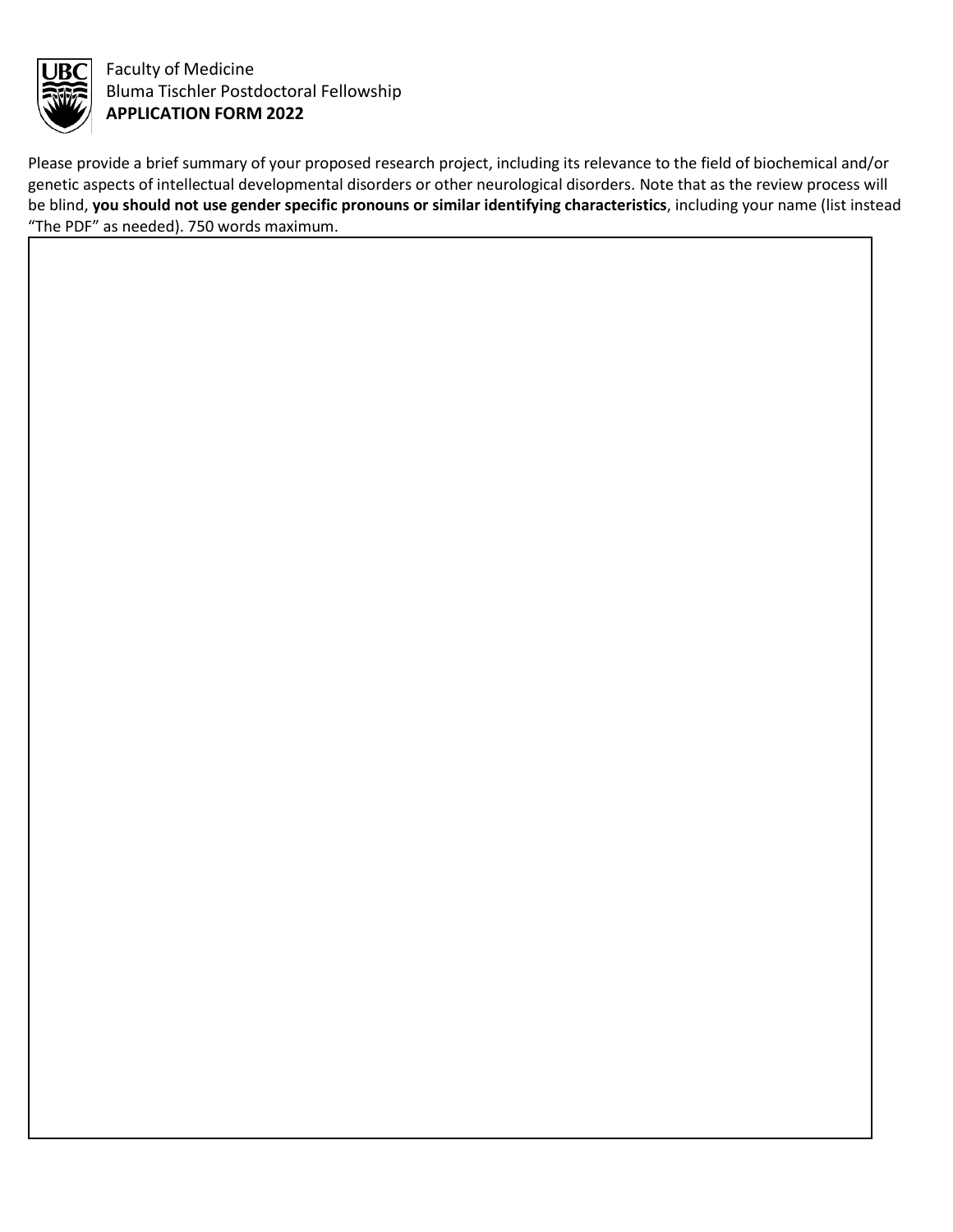

#### **Personal Statement**

Please provide a brief personal statement (750 words maximum) that discusses:

- a) Your career goals;
- b) How this research will contribute to your future achievements and productivity;

c) Relevant activities (e.g. teaching, certifications, supervision/mentorship, seminars, leadership, etc.).

Note that as the review process will be blind, **you should not use gender specific pronouns or similar identifying** 

**characteristics**, including your name (list instead "The PDF" as needed).